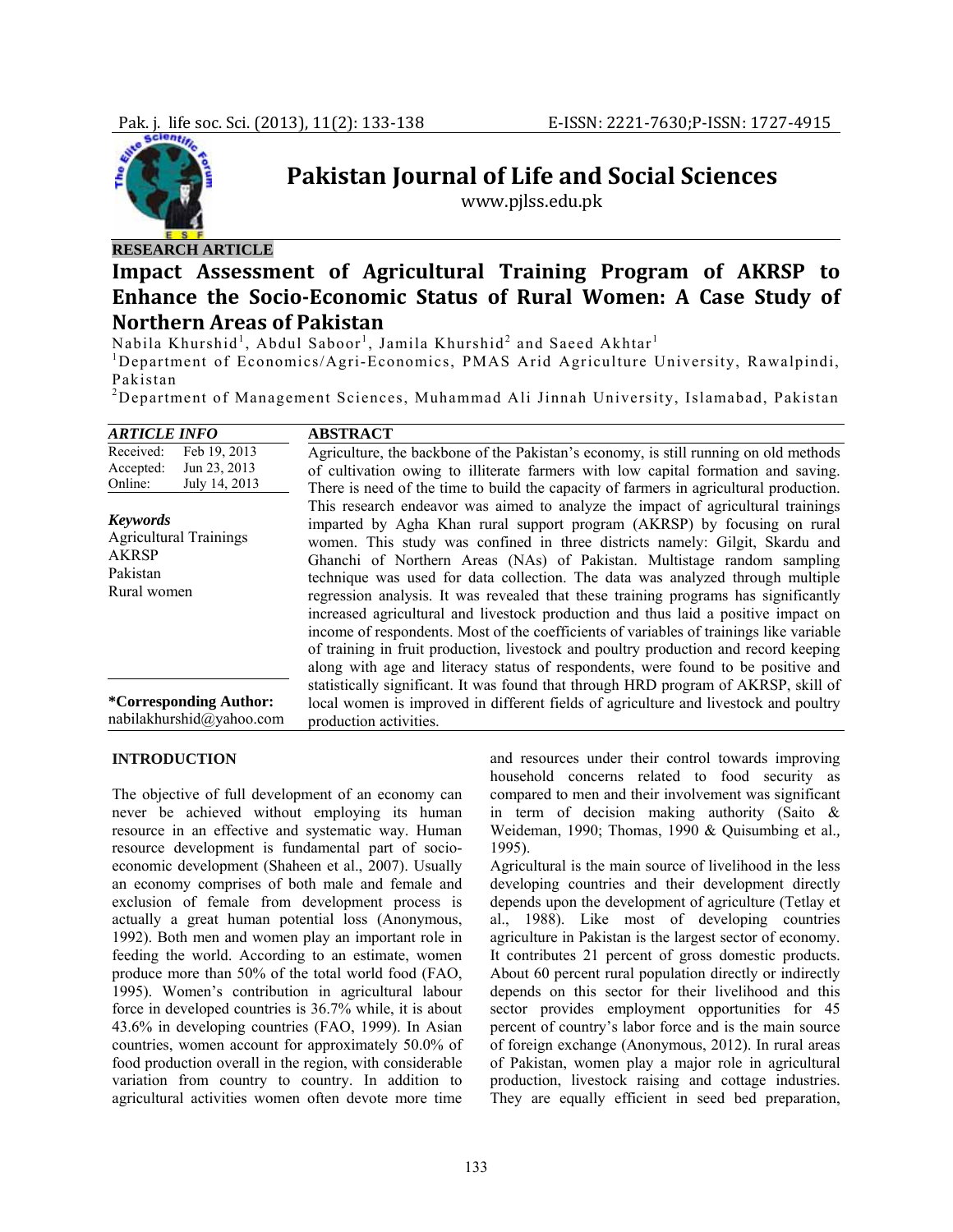tilling, sowing, fertilizer application, fodder cutting, weeding, intercultural operations, transplanting, husking, threshing, drying, storing cereals and fodder, selling agricultural commodities and harvesting of all the crops, fruits and vegetables (Anonymous, 1988; World Bank, 1989; Shah & Khan, 2004).

In order to meet the current requirement of population, it is necessary to trained agricultural personnel on more scientific lines. The approach used for training of human beings after 1990s calls HRD, an integrated and holistic idea for change in work related behavior by using a wide range of learning techniques and strategies. It stressed on personal development in which an individual recipient should take the responsibility (Megginson et al., 1993). HRD is the process of increasing, knowledge, skills and capabilities of all the people in a society.According to Nadler and Nadler (1989) HRD is a learning experiences, specifically training, education, and development, organized and provided by employers during certain periods of time in order to encourage improvement of performance and/or personal growth of employees. According to Mclean and Mclean (2001), HRD is any process or activity that either initially or over the longer term, has the potential to develop adults' work based knowledge, expertise, productivity and satisfaction, whether for personnel or group/team gain, or for benefit of an organization, community or ultimately the whole humanity.

Over the past three decades, most of the NGOs are working to enhance the human potential throughout the Pakistan (Shaheen et al., 2007). AKRSP is one of such NGOs who are working for human resource development. It was established in 1982 with the mandate to upgrade the poor. Human resource development is one of the main components of AKRSP. AKRSP organizes different training courses especially in the field of Agriculture to enhance the skills and capacity of rural poor. AKRSP trained members of Village/ women organizations (VO/WOs) in management and cultural practices applied in agriculture. As the focus of study was confined on members of WOs with following objectives:

- 1. To analyze the economic impact of various training programs imparted by AKRSP to enhance the capacities of rural women in agricultural production.
- 2. To arrive at suggestions for future policy recommendations.

## **MATERIALS AND METHODS**

The present study was conducted in three out of seven districts of Northern areas of Pakistan. These districts namely Gilgit, Ghanchi and Skardu were purposively selected because there were maximum numbers of registered members who obtained loan and got trained in different fields of agriculture and livestock since long

ago. The main source of income of these people is agriculture and tourism.

For data collection, a pre-tested interview schedule was used (Wingenbach et al., 2003). One hundred WOs were randomly selected from each of the three purposively selected districts, making a total number of 300 WOs. Then from each of the WO, 2 female members who obtained credit and trainings since long time were selected purposively. The sample size was 600 women respondents. The base period is 2000.

## **Data Analysis**

Different statistical techniques were employed for achievement of objectives. The collected data were analyzed after sorting with the help of suitable computer software (SPSS) (Bonne et al., 2002; Davis et al., 2004). Simple data analysis including frequency distribution and percentage was used for socioeconomic characteristics of respondents.

As the study analyzed the impact of HRD program of AKRSP on socio-economic conditions of poor rural women, a multiple regression technique was applied to assess the impact of these agricultural trainings on respondents (Fayyaz, 2006). The model is:

 $Y_{i=}$ 

 $\beta_0 + \beta_1 X_1 + \beta_2 X_2 + \beta_3 D_1 + \beta_4 D_2 + \beta_5 D_3 + \beta_6 D_4 + \beta_7 D_5 + \beta_8 D_6 + \beta_9 D_7 + \mu_i$ **Specification of Variables** 

 $Y_i$ = Average monthly income of respondents' family ("000"PKR)

 $X_{1}$ = Age of Respondents (Years)

 $X_2$ = Respondents' average monthly income

 $D_1$ = Dummy for literacy status of respondents (Value is one if respondent is literate, otherwise zero)

 $D_2$  = Dummy for training in crop production (Value is one if respondent is trained in crop Production, otherwise zero)

 $D_3$ = Dummy for training in fruit production (Value is one if respondent is trained in fruit Production, otherwise zero)

 $D_4$ = Dummy for training in poultry production (value is one if respondent is trained in Poultry production, otherwise zero)

 $D_5$ = Dummy for training in animal husbandry (value is one if respondent is get trained in the field of animal husbandry, otherwise zero)

 $D_6$ = dummy for training in forestry (value is one if respondent is get trained in forestry, Otherwise zero) &

 $D_7$ = Dummy for training in record keeping (value is one if respondent is trained in record Keeping, otherwise zero)

 $B_{0}$ = Constant term

 $\beta$  = Coefficient on independent variables

 $\mu$  = Error/ disturbance term

## **RESULTS AND DISCUSSION**

In the present study, following parameters of socioeconomic status of respondents such as Age,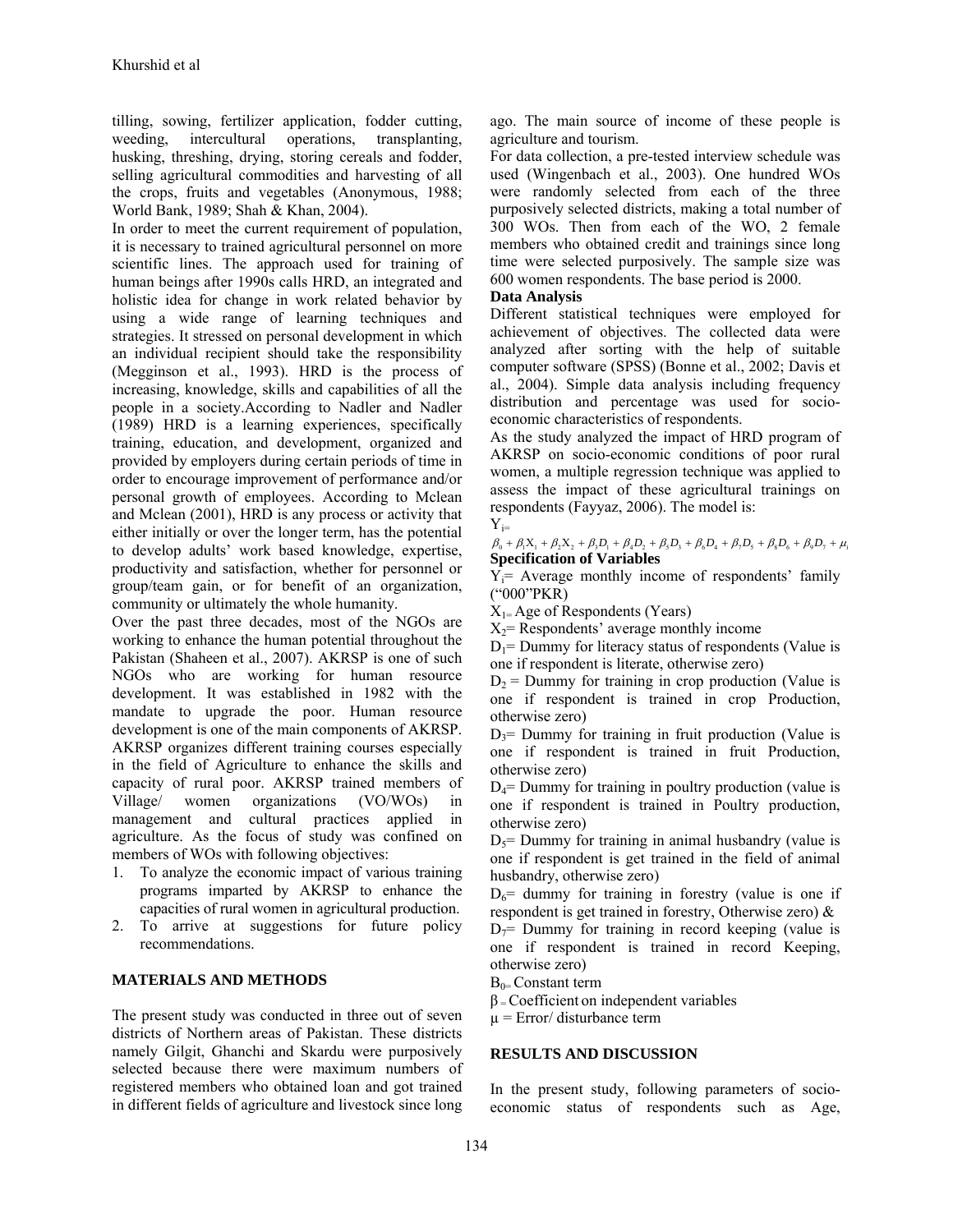educational status and occupation of respondents were considered. Data in table 1 showed that majority of respondents (16.6 per cent) belongs to the age group of 26-35years. Out of total respondents (35.9 per cent) were illiterate. These results are in line with that of Aneela et al. (2009). An overwhelming majority of respondents (35.25) were involved in more than one occupation. These results are matched with that of Mansoor et al. (2007) that majority of beneficiaries' (69 per cent) of SRSP were involved in farming and small business enterprises.

### **Types of Trainings Received by Respondents**

AKRSP is the leading NGO in program area and is earnestly associated with number of developmental programs. HRD is the basic components of such developmental programs and in HRD, training in different fields where these rural women of program area were actively involved for their economic development like trainings in crops, fruits, vegetables, livestock and poultry production and small business enterprises etc. The regarding the participation of respondents in agricultural trainings imparted by AKRSP is presented in table 2.

The data depicts that overwhelming majority of respondents (45.5 per cent) have get trained in fruit production followed by poultry production (45.5 per cent), animal husbandry (45 per cent), crop production (38.8 per cent) and training in forestry (11.5 per cent) respectively.

#### **Improvement in Meat and Egg Production**

Poultry production is practiced by almost all rural household as a major activity of livelihood. In NAs, poultry birds are reared in almost every household and practiced are made to improve the number as well as their productivity. Detail in this respect is demonstrated in table 3. By analyzing the detail it was depicted that majority (42.8 per cent) of respondents stated that there is improvement in meat and egg production of their poultry birds while only 7.2 per cent of respondents showed negative tendency in production of meat and eggs. The main reason of increase in production of meat and eggs is awareness that has been created by AKRSP through trainings about using the improved method of rearing, better nutrition and timely vaccination.

## **Improvement in Milk and Meat Production**

Rural women usually involve in livestock production activities such as feeding, grazing, and housing and milking of animals. So livestock production is one of the major cash activities in rural areas. So keeping in view the importance of livestock sector, AKRSP has started different intervention in this field for improving the milk and meat productivity of animals in study area. The data in table 4 reflects that vast majority (36.2 per cent and 37.5 per cent) of the respondents stated that production of milk and meat respectively of their livestock is improved. While only 13.8 per cent and

12.5 per cent showed negative response about their livestock productivity (milk and meat respectively). This significant improvement in livestock productivity has brought after AKRSP's livestock related interventions. Through timely vaccination and treatment with the assistance of technical staff of AKRSP, the health condition of livestock has improved. Another reason could be the introduction of trained personnel and they showed that training they get and credit they received is ultimately helpful in increasing the production of milk and meat.

## **Improvement in Fruit Production**

The results in table 5 reflect that vast majority of respondents (37.2 per cent) of respondents showed their views against the increase in area of fruit trees while only majority (26.4 per cent) of respondents stated that their fruit production has increased. These positive changes occur in fruit production due to use of improved horticultural practices. The climate of NAs is also very favorable for fruit production. So it might be a one of the reason responsible for increase in fruit production along with horticultural practices.

## **Improvement in Vegetable Production**

The results in table 6 shows that an overwhelming majority (37.8 per cent) of respondents stated that their crop area is same of 2000 while only 12.2 per cent stated that they have brought more land under cultivation which was initially barren or under same crop due to lack of finance. On the other hand, vast majority (35.8 per cent) of respondents stated that per unit yield of their vegetables has increased after availing the credit and training program of AKRSP. While 14.2 per cent of respondents were those whose production remains same or showed down ward trend. These positive changes occur in research area to a greater extent by timely use of agri-inputs like improved seeds provided by AKRSP, fertilizers and technical assistance from AKRSP. The climate of NAs is also very favorable for agricultural activities. So it might be the one of the reason of increase in vegetable production.

## **Improvement in Crop Production**

The results in table 7 reflect that overwhelming majority (35.1 per cent and 37.8 per cent) of the respondents stated that their crop production (increase in area and increase in yield respectively) has increased. There are many reasons of this positive change in crop productivity like timely availability of credit and technical assistance in the form of trainings, availability of improved variety seeds, fertilizers and also improved method of cultivation. The main crops of research area are wheat, maize and barley. Initially the people of research area have no awareness about multiple cropping system and these crops are grown for home purpose only. But now AKRSP and other NGOs are creating awareness among people of research area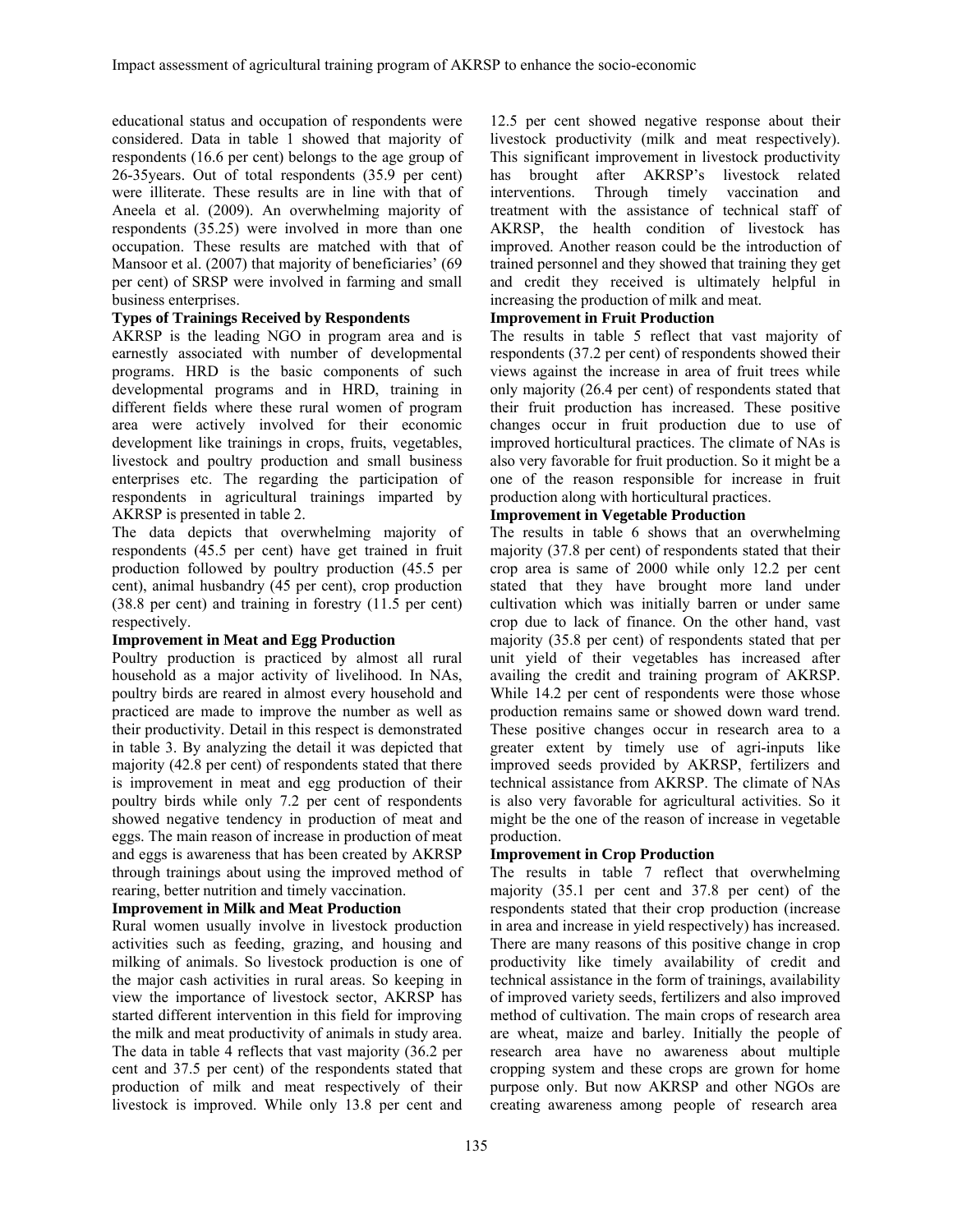| <b>Personal Characteristics</b> | No $(n=600)$ | Percentage $(\% )$ |
|---------------------------------|--------------|--------------------|
| Age                             |              |                    |
| $15 - 25$                       | 53           | 8.8                |
| $26 - 35$                       | 209          | 34.8               |
| 36-45                           | 125          | 20.8               |
| $46 - 55$                       | 141          | 23.5               |
| $55+$                           | 72           | 12                 |
| Literacy Level                  |              |                    |
| Literate                        | 228          | 38                 |
| Illiterate                      | 372          | 62                 |
| Occupation                      |              |                    |
| Housewives                      | 31           | 2.58               |
| Housewives+farming              | 73           | 6.08               |
| Housewives+farming+             | 423          | 35.25              |
| small enterprises               |              |                    |
| Govt Servant                    | 25           | 2.08               |
| Govt servant+farming            | 48           | 4.0                |

**Table 1: Demographic Information of Respondents** 

|  | <b>Table 2: Types of Trainings Received by Respondents</b> |  |  |
|--|------------------------------------------------------------|--|--|
|  |                                                            |  |  |

| Category                        | Yes |          | No  |          |
|---------------------------------|-----|----------|-----|----------|
|                                 | No. | $\%$ age |     | No. ‰age |
| Trainings in Crop Production    |     | 233 38.8 | 367 | 61 2     |
| Trainings in Fruit Production   | 327 | 54.5     | 273 | 45.5     |
| Trainings in Poultry Production | 273 | 45.5     | 327 | 544      |
| Trainings in Animal Husbandry   | 270 | 45       | 330 | 55       |
| Trainings in Forestry           | 69  | 115      | 531 | 88.5     |

**Table 3: Distribution of Respondents According to Improvement in Meat and Egg Production** 

| S. No | Category | --<br>Meat and egg production |          |  |
|-------|----------|-------------------------------|----------|--|
|       |          | No.                           | $\%$ age |  |
|       | Yes      | 514                           | 42.8     |  |
|       | No       | 86                            |          |  |
|       | Total    | 600                           | 50       |  |

**Table 4: Distribution of Respondents According to Improvement in Milk and Meat Production** 

| S. No. | Category | Milk Production |          | Meat Production |          |
|--------|----------|-----------------|----------|-----------------|----------|
|        |          | No.             | $\%$ age | No.             | $\%$ age |
|        | Yes      | 434             | 36.2     | 450             | 37.5     |
|        | No       | 166             | 13.8     | 150             | 12.5     |
|        | Total    | 600             | 50       | 600             | 50       |

**Table 5: Distribution of Respondents According to Improvement in Fruit Production** 

| S. No.      | Category   | Increase in area |          |     | Increase in yield |
|-------------|------------|------------------|----------|-----|-------------------|
|             |            | No.              | $\%$ age | No. | $\%$ age          |
|             | <b>Yes</b> | 146              | 12.2     | 317 | 26.4              |
| C           | No         | 454              | 37.8     | 283 | 23.6              |
| $\mathbf 3$ | Total      | 600              | 50.0     | 600 | 50.0              |

**Table 6: Distribution according to improvement in vegetable production**

| S. | Category | Increase in area |          |     | Increase in yield |  |
|----|----------|------------------|----------|-----|-------------------|--|
| Nο |          | Nο               | $\%$ age | No  | $\%$ age          |  |
|    | Yes      | 147              | 12.2     | 430 | 35.8              |  |
| າ  | No       | 453              | 37.8     | 170 | 14.2              |  |
|    | Total    | 600              | 50.0     | 600 | 50.0              |  |

**Table 7: Distribution of Respondents According to Improvement in Crop Production**

| S. No. | Category | Increase in area |          | Increase in yield |          |  |  |
|--------|----------|------------------|----------|-------------------|----------|--|--|
|        |          | No.              | $\%$ age | No.               | $\%$ age |  |  |
|        | Yes      | 421              | 35.1     | 453               | 37.8     |  |  |
|        | No       | 179              | 14.9     | 147               | 12.2     |  |  |
|        | Total    | 600              | 50.0     | 600               | 50.0     |  |  |

**Table 8: Distribution of Respondents according to their** 

| increase in income after skill Enhancement |           |     |          |  |  |
|--------------------------------------------|-----------|-----|----------|--|--|
| S. No.                                     | Income    | No. | $\%$ age |  |  |
|                                            | 500-1000  | 90  |          |  |  |
|                                            | 1000-1500 | 120 | 20       |  |  |
|                                            | 1500-2000 | 325 | 54.2     |  |  |
|                                            | $2000+$   | h٦  | 10 8     |  |  |

about advanced techniques of production like crop rotation, multiple cropping system etc.

#### **Increase in Monthly income after Skill**

#### **Enhancement of Respondents**

Women in research area had taken part in different agricultural trainings regarding to income generating activities. They applied their skill in practical field which intern increased their income. As table 8 indicates the sample women were classified into four income brackets according to increase in income. Majority of women (54.2%) were earned income up to 1500-2000 per month. Women falling in income bracket of 1000-1500 and 500-1000 were 20% and 205 respectively. Only 10.8% were fall in the category of 2000+.

## **Multiple Regression Model for determining the Effects of Trainings in different fields of Agriculture on Income enhancement of Respondents**

Table 9 provides an overview of the explanatory variables used in multiple regression model and also their effects on income. The overall results of the model are satisfactory because the  $\rho$  value of F-test is highly significant and the sign of explanatory variables are consistent with prior expectations and most of them are statistically significant at 0.01 and 0.05 level. The value of Adjusted  $\mathbb{R}^2$  is .146 which depicts that model is good fitted. The value of  $R^2$  (.159) and F-test shows that estimated results of multiple regression are quite meaningful because the dependent variable is related to each explanatory variable.  $R^2$  value .159 means that 15 percent variations in income were explained by all explanatory variables while rests of 85 percent variations are explained by some missing variables.

The variable of age of respondents  $(X_1)$  indicates that age has significant influence on respondents 'household average monthly income. These findings are tallies with that of Ahmad (2011) that younger respondents (20- 40years) were 4 times more likely involved in credit activities than older people. Respondents' status of education  $(X_2)$  is highly significant and shows that positive relation with respondents' household average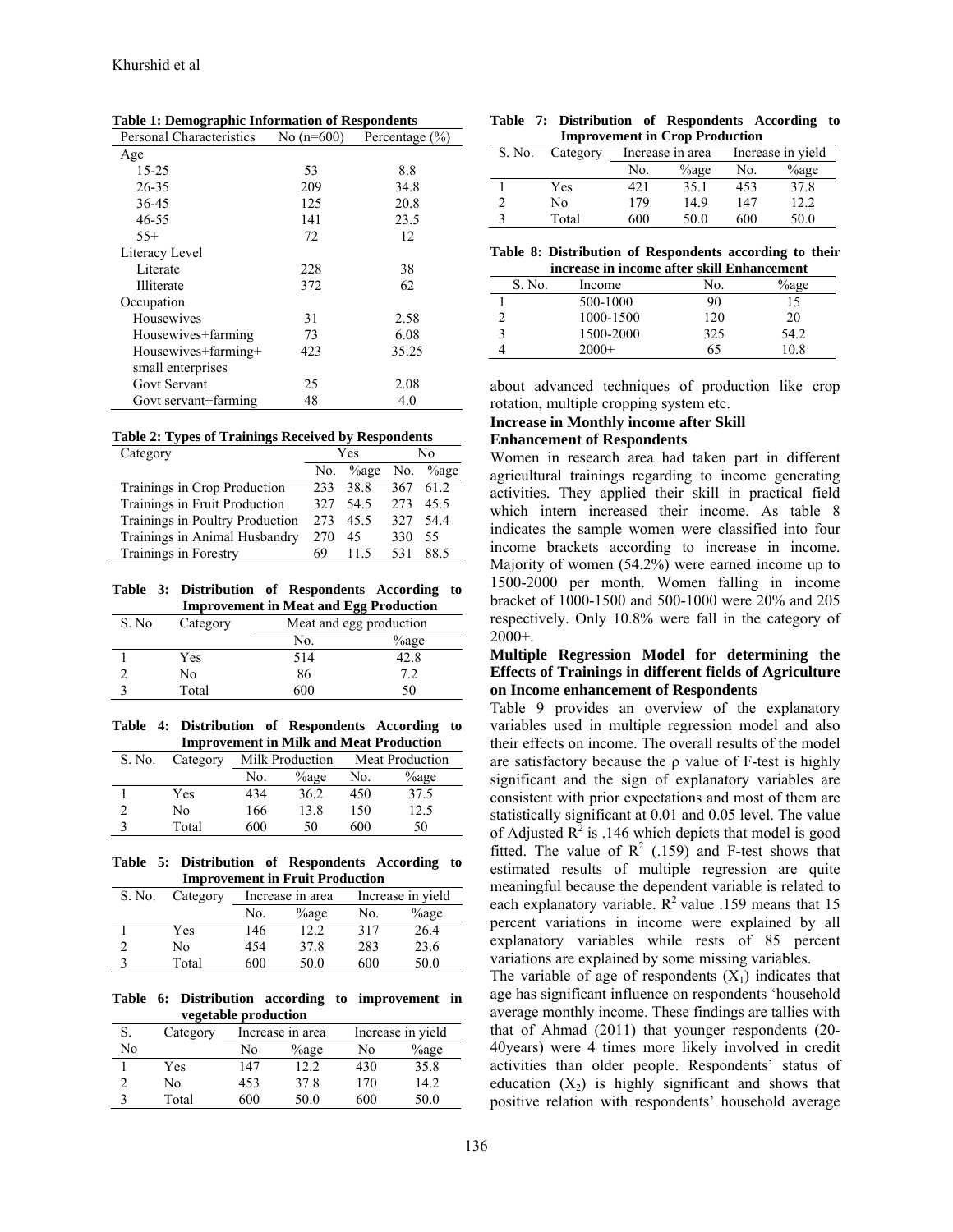| Variables                        | Estimated coefficients $(\beta)$ | Std. Error    | t-statistics | Sig  |
|----------------------------------|----------------------------------|---------------|--------------|------|
| Constant                         | 4144.321                         | 789.337       | 5.250        | .000 |
| Age                              | 38.453                           | 18.058        | 2.129        | .034 |
| <b>Literacy Status</b>           | 1377.846                         | 377.290       | 3.652        | .000 |
| Respondents' avg. Monthly Income | .424                             | .112          | 3.783        | .000 |
| Training in Crop Production      | 454.693                          | 408.248       | 1.114        | .266 |
| Training in Fruit Production     | 962.827                          | 416.321       | 2.313        | .021 |
| Training In Poultry production   | 790.027                          | 370.671       | 2.131        | .033 |
| Training in Animal Husbandry     | 653.940                          | 367.957       | 1.777        | .076 |
| Training in Forestry             | 406.679                          | 584.202       | .696         | .607 |
| Training in Record Keeping       | 831.831                          | 369.466       | 2.251        | .023 |
| No. Of observations              |                                  | 600           |              |      |
| df of regression                 |                                  | 11            |              |      |
| R                                |                                  | .399          |              |      |
| $R^2$                            |                                  | .159          |              |      |
| Adjusted $R^2$                   |                                  | .146          |              |      |
| Standard error of estimates      |                                  | 4194.994      |              |      |
| F-values                         |                                  | 12.421 (.000) |              |      |

**Table 9: Results of multiple regression analysis for the determinants of respondent's Family income from different interventions of AKRSP** 

monthly income (Ahmad, 2011). The average monthly income of respondent  $(X_3)$  is crucial determinant of family income. This variable is found to be positively related to household average monthly income and also highly significant.

The variable of training in crops is shown to be statistically insignificant and have positive relation with average monthly income of respondents' family. The positive co efficient of  $D_1$  shows that the respondents' average family income is 819 rupees more if they participate in training in crops than that of those who do not get training the crops production. The variable of training in fruit production has also significant and positive relation with average monthly income of respondents. The positive co efficient of trainings in poultry at less than 1 per cent level of significance indicates that if all other variables are holding constant, the average monthly income of respondents' family is 790.027 more if they get trained in poultry production than those who do not trained. These results are in coincidence with that of Shaheen et al. (2007) which show that training program of SRSP in poultry farming have significantly increase the income of rural women folk.

The variable of training in animal husbandry is also found to be statistically significant and positively related to the average monthly income of respondents' family. These results are matched with that of Ampaire and Rothschild (2010) which describe that more trainings in livestock development will improve the health of livestock which will ultimately positively affect the farmers' income. The variable of training in forestry is also found to statistically insignificant but positively related to the average monthly income of respondent's family. The variable of training in record keeping is also found to be statistically significant and

positively related to the average monthly income of respondents' family.

#### **Conclusion and Policy Recommendation**

The current study concludes that training programs of AKRSP in different fields of agriculture has significantly increased the income of rural women and as a result the socio-economic status and decision making power of women has changed positively. It was further concluded that besides capacity building of rural women in agricultural production, rural women should also be trained in other different skills like tailoring, candle-making, glass work, wood work, surf and soap making and also in embroidery.

It was recommended that efforts should be made to involve local women in development process through different types of incentives and also by providing micro-credit at their door steps on easy installments with low interest rates.

#### **REFERENCES**

- Aneela A, T Ali and M Ahmad. 2009. Identification of factors hampering women empowerment in agricultural decision making and extension work in district Okara, Pakistan. Pakistan Journal of Agricultural Sciences, 46: 64-68.
- Ampaire A and MF Rothschild, 2010. Effects of trainings and facilitation of farmers in Uganda on livestock development. Research for Rural Development, 22(7).
- Anonymous, 1992. Planning for Women in Development a Programme of NWFP, Pakistan. Government of NWFP.
- Anonymous, 2000. Agricultural Statistics of NWFP, Pakistan.
- Anonymous, 1988. Rural women in Pakistan Farming Systems Research. Proceedings of the